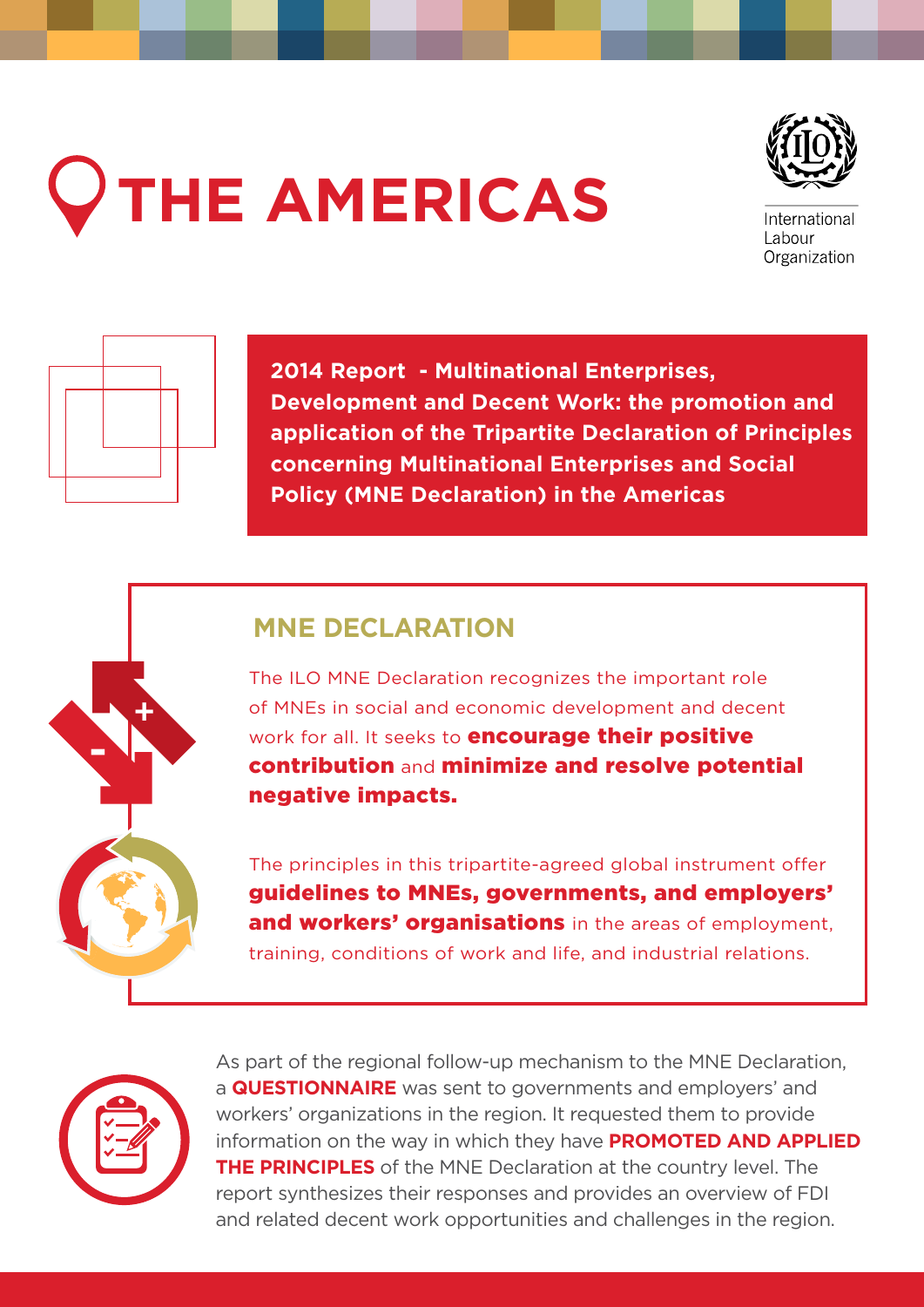## **AT A GLANCE: FDI AND DECENT WORK IN THE REGION**

24 of the world's TOP 100 NON-FINANCIAL MNEs are located in the region.



Additional data from the UNCTAD World Investment Report and fdimarkets.com was used to incorporate data that was published after the release of the report.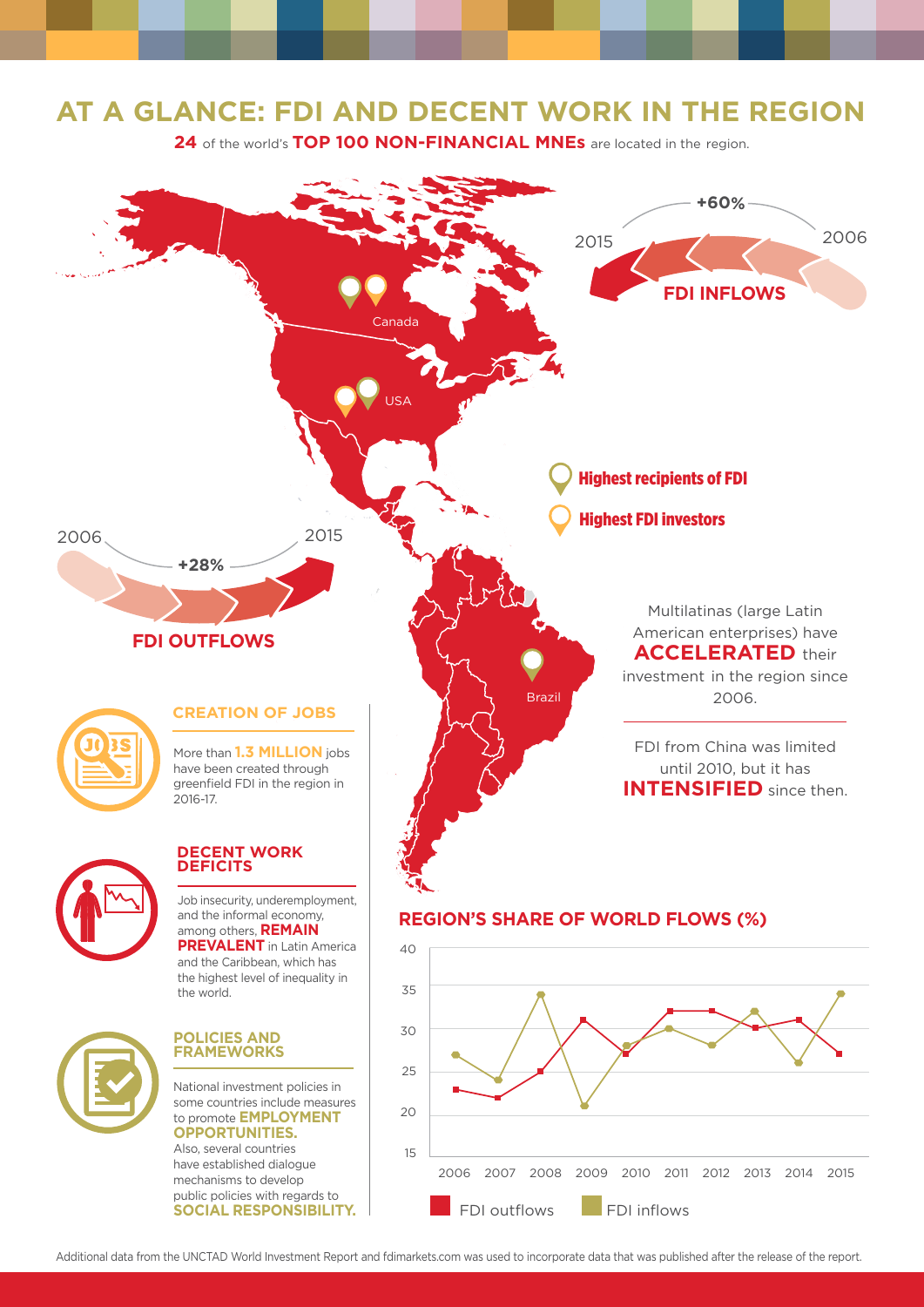

#### **AREAS OF THE MNE DECLARATION CONSIDERED AS RELEVANT FOR EACH GROUP**